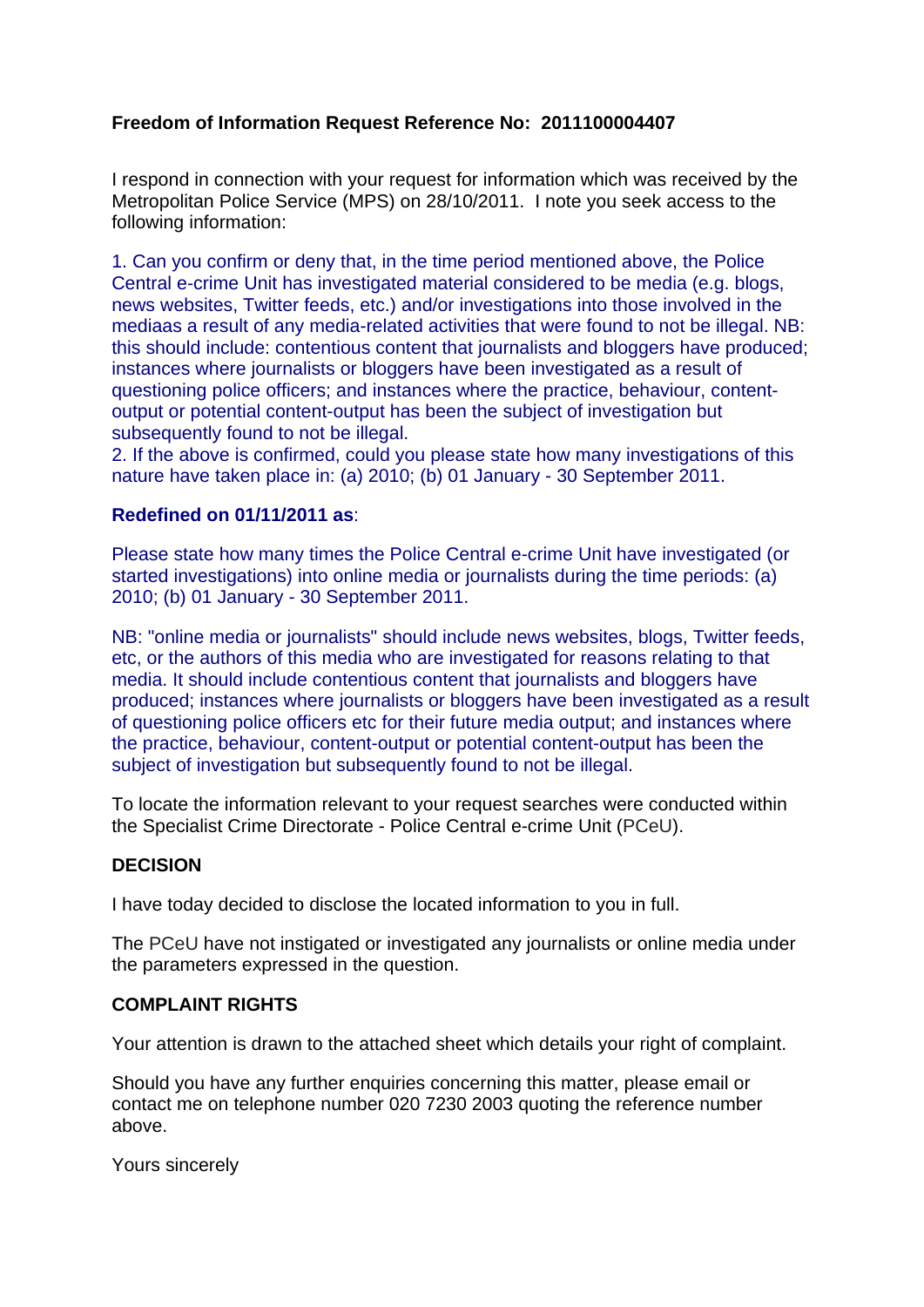## **Andrew Beaumont SCD Information Manager**

In complying with their statutory duty under sections 1 and 11 of the Freedom of Information Act 2000 to release the enclosed information, the Metropolitan Police Service will not breach the Copyright, Designs and Patents Act 1988. However, the rights of the copyright owner of the enclosed information will continue to be protected by law. Applications for the copyright owner's written permission to reproduce any part of the attached information should be addressed to MPS Directorate of Legal Services, 1st Floor (Victoria Block), New Scotland Yard, Victoria, London, SW1H 0BG.

# **COMPLAINT RIGHTS**

#### **Are you unhappy with how your request has been handled or do you think the decision is incorrect?**

You have the right to require the Metropolitan Police Service (MPS) to review their decision.

Prior to lodging a formal complaint you are welcome and encouraged to discuss the decision with the case officer that dealt with your request.

#### **Ask to have the decision looked at again –**

The quickest and easiest way to have the decision looked at again is to telephone the case officer that is nominated at the end of your decision letter.

That person will be able to discuss the decision, explain any issues and assist with any problems.

### **Complaint**

If you are dissatisfied with the handling procedures or the decision of the MPS made under the Freedom of Information Act 2000 (the Act) regarding access to information you can lodge a complaint with the MPS to have the decision reviewed.

Complaints should be made in writing, within forty (40) working days from the date of the refusal notice, and addressed to:

FOI Complaint Public Access Office PO Box 57192 London SW6 1SF PublicAccessOffice@met.police.uk

In all possible circumstances the MPS will aim to respond to your complaint within 20 working days.

#### **The Information Commissioner**

After lodging a complaint with the MPS if you are still dissatisfied with the decision you may make application to the Information Commissioner for a decision on whether the request for information has been dealt with in accordance with the requirements of the Act.

For information on how to make application to the Information Commissioner please visit their website